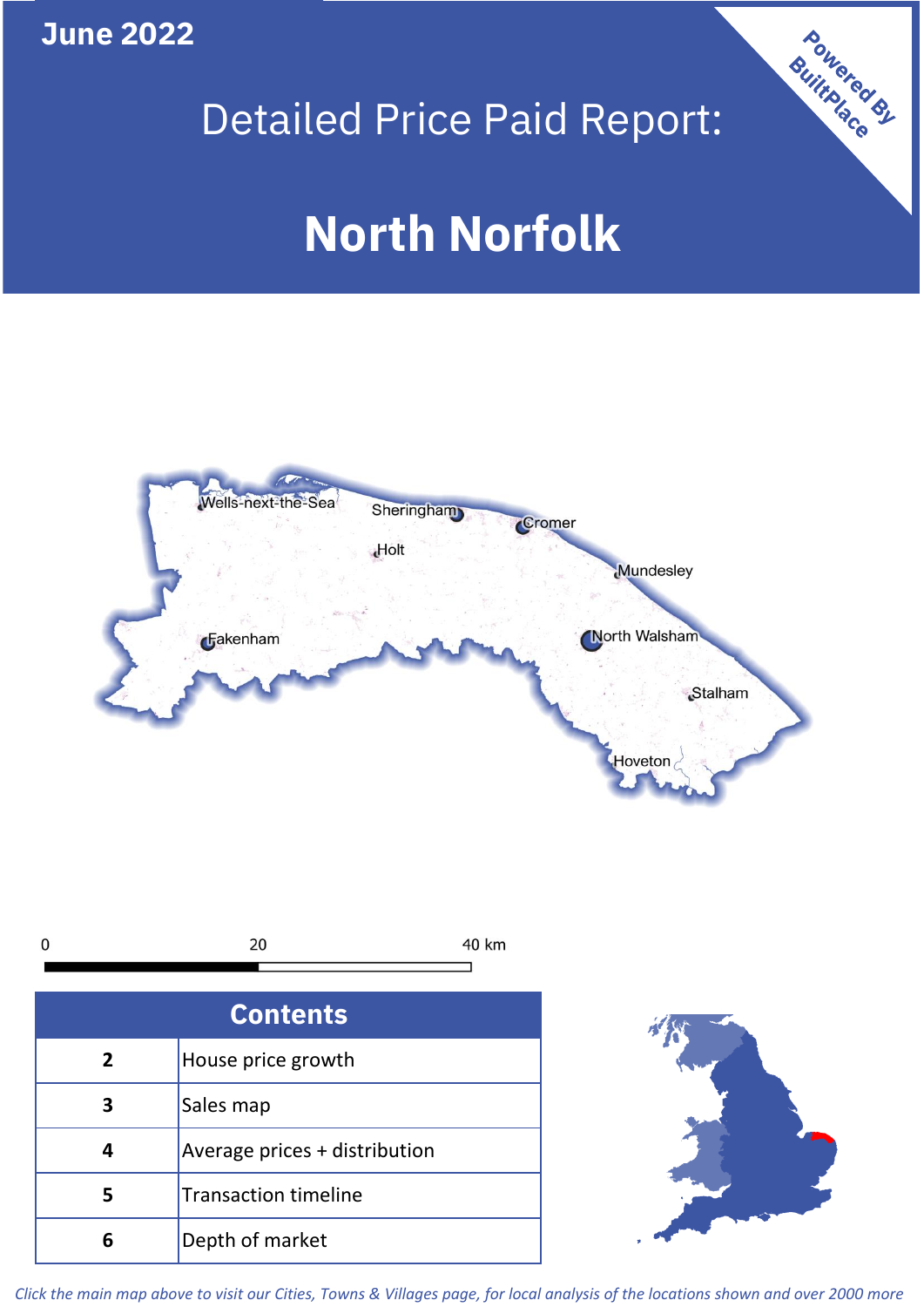### **Headline Data**

|                     | <b>Current level</b> | 3 month  | <b>Annual</b> | 5 year  | 10 year |
|---------------------|----------------------|----------|---------------|---------|---------|
| <b>House prices</b> | £316,257             | 1.8%     | 14.1%         | 38.5%   | 84.8%   |
| <b>Transactions</b> | 2,088                | $-15.8%$ | 9.0%          | $-8.5%$ | 22.5%   |

## **House Price Growth (April 2022 data)**

#### *Annual Change in House Prices*



House prices in North Norfolk grew by 14.1% in the 12 months to April 2022 (based on 3-month smoothed data). By comparison national house prices grew by 10.7% and prices in the East of England grew by 11.6% over the same period.

North Norfolk house prices are now 63.1% above their previous peak in 2007, compared to +64.9% for the East of England and +52.9% across England.



#### *Year-To-Date Change in House Prices, December to April*

Local prices have grown by 5.0% in 2022 so far, compared to growth of 1.1% over the same period last year.

#### *Source: OS OpenData; UK House Price Index (Contains HM Land Registry data © Crown copyright)*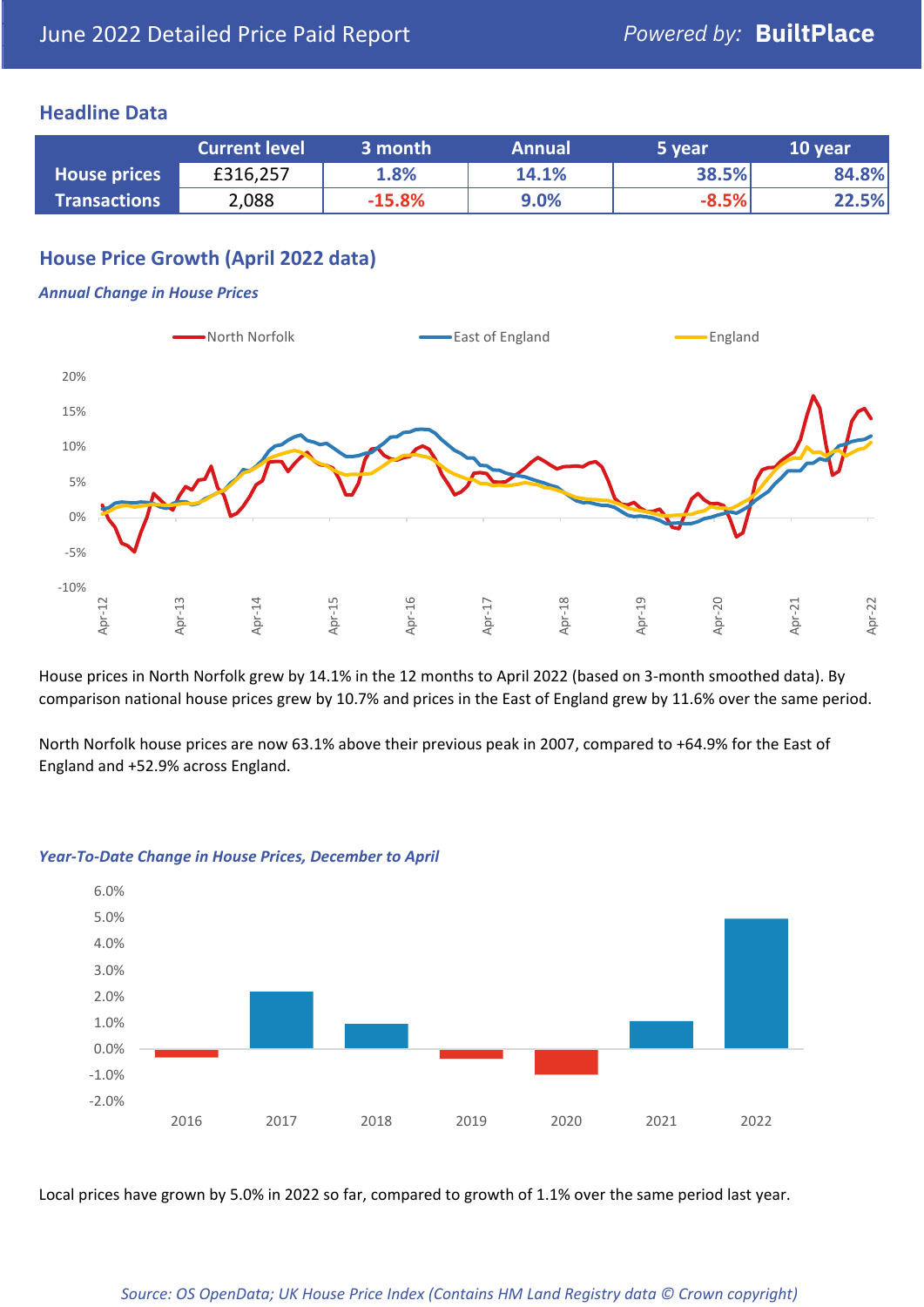## **House Price Map**

*12 months to April 2022*



*Each point is one postcode, coloured by the average value relative to all sales in this local authority (price bands are LA-specific quintiles).*

# **Map Key**

| Min      | <b>Max</b> |                            |
|----------|------------|----------------------------|
| Up to    | £194,000   | 1st quintile / lowest 20%  |
| £194,000 | £257,000   | 2nd quintile               |
| £257,000 | £328,000   | 3rd quintile               |
| £328,000 | £435,000   | 4th quintile               |
| £435,000 | and over   | 5th quintile / highest 20% |

*Source: OS OpenData; UK House Price Index (Contains HM Land Registry data © Crown copyright)*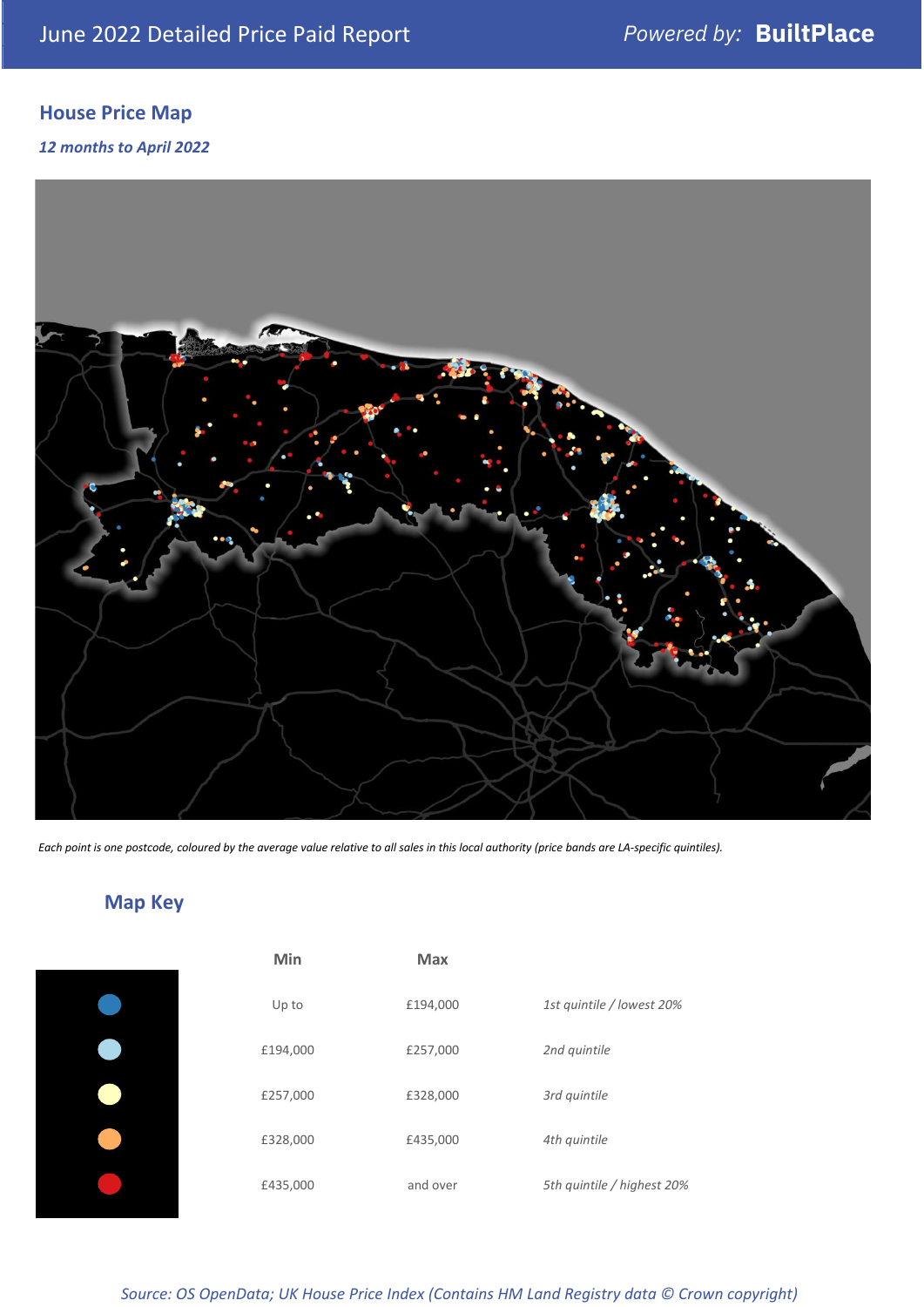## **Average House Price by Property Type**

### *12 months to April 2022*



|                 | <b>New</b>           | <b>Second hand</b> |  |  |
|-----------------|----------------------|--------------------|--|--|
| <b>Flat</b>     | No recorded<br>sales | £185,368           |  |  |
| <b>Terraced</b> | £210,000             | £267,341           |  |  |
| Semi-detached   | £257,500             | £291,699           |  |  |
| <b>Detached</b> | £402,600             | £430,334           |  |  |

### **House Price Distribution by Year**

*All properties, by price band and calendar year (2020 = year to date)*

|                    | 1997 | 2002 | 2007 | 2012 | 2017 | 2019 | 2020 |
|--------------------|------|------|------|------|------|------|------|
| <b>Under £100k</b> | 89%  | 44%  | 6%   | 9%   | 3%   | 2%   | 2%   |
| £100-200k          | 10%  | 43%  | 54%  | 54%  | 35%  | 21%  | 17%  |
| E200-300k          | 1%   | 10%  | 26%  | 24%  | 31%  | 31%  | 32%  |
| £300-400k          | 0%   | 2%   | 9%   | 8%   | 17%  | 21%  | 22%  |
| £400-500k          | 0%   | 1%   | 3%   | 3%   | 7%   | 11%  | 13%  |
| <b>£500k-1m</b>    | 0%   | 0%   | 2%   | 2%   | 6%   | 13%  | 13%  |
| £1-2m              | 0%   | 0%   | 0%   | 0%   | 0%   | 1%   | 0%   |
| <b>Over £2m</b>    | 0%   | 0%   | 0%   | 0%   | 0%   | 0%   | 0%   |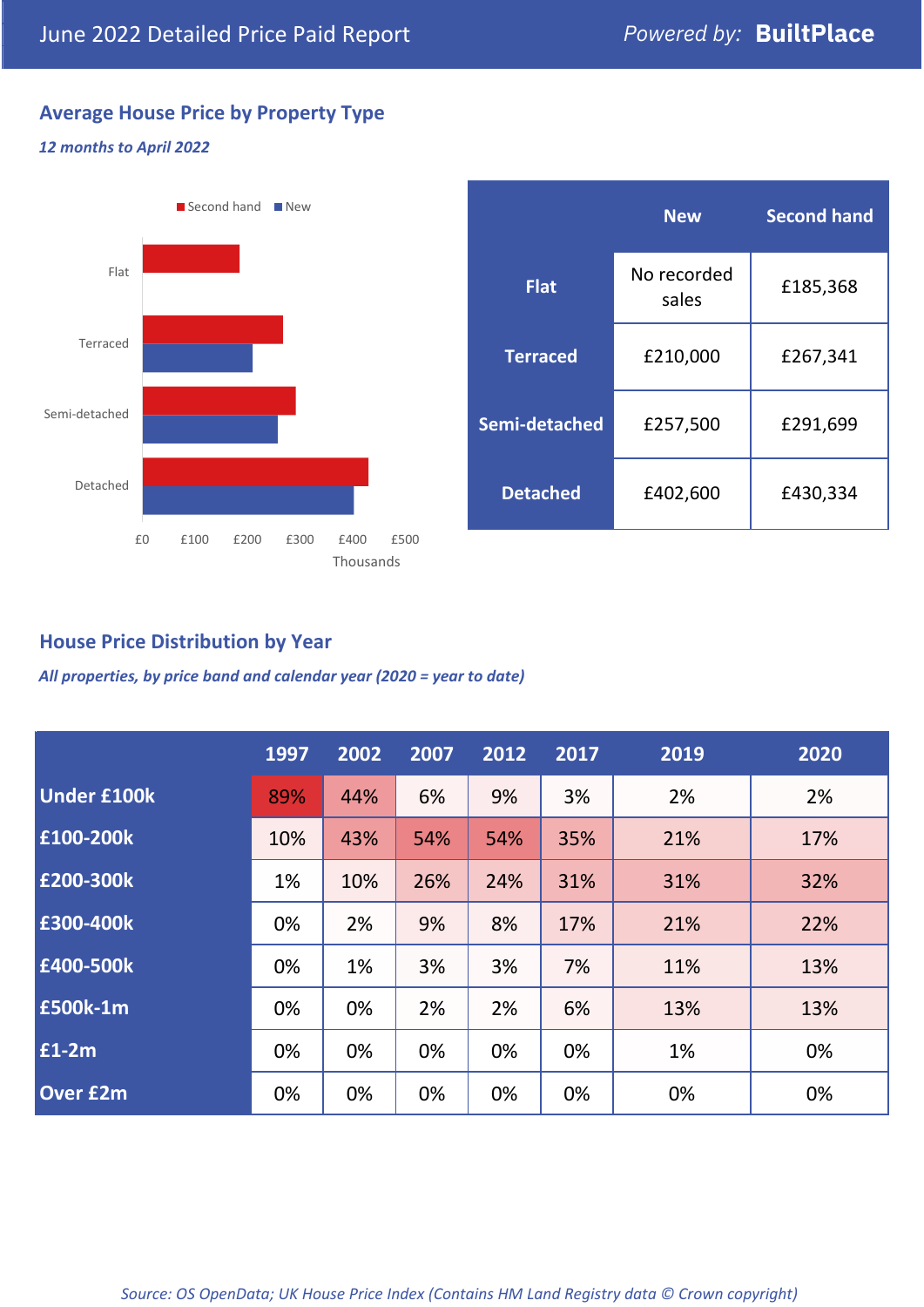## **Transactions (February 2022 data)**

*Annual Transactions, Indexed (2001-05 average = 100)*



There were 2,088 transactions in North Norfolk during the 12 months to February 2022. This is 88% of the average from 2001-05 and suggests activity is below pre-downturn levels.

Transactions in North Norfolk have fallen by 12.4% since 2014, compared to changes of -11.5% for East of England and - 7.7% for England.



#### *Cash and New Build Sales as % of Total, by Year*

*Note: The data on this page EXCLUDES transactions identified as transfers under a power of sale/repossessions, buy-to-lets (where they can be identified by a mortgage), and transfers to non-private individuals - i.e. it comprises only Land Registry 'A' data.*